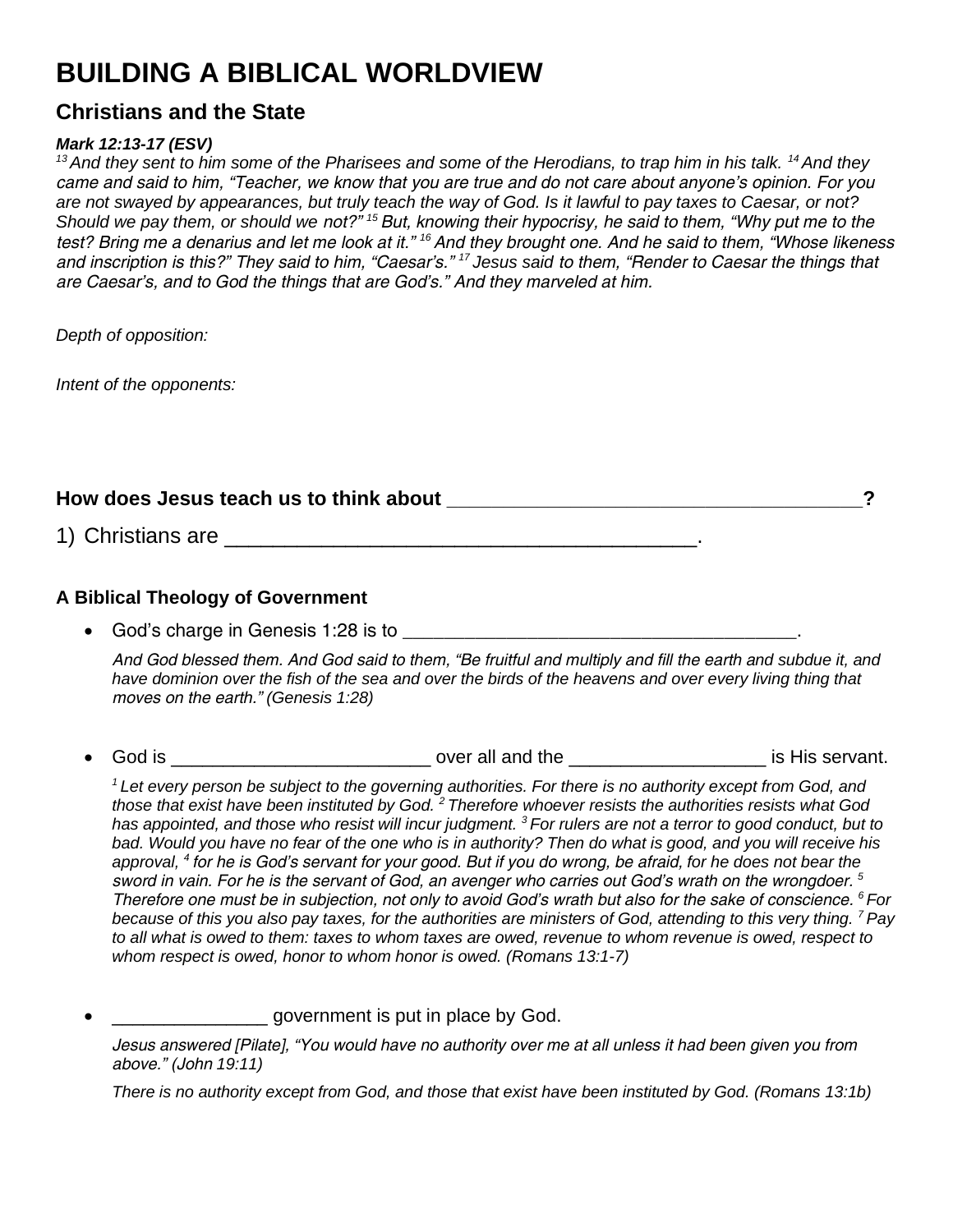God uses even \_\_\_\_\_\_\_\_\_\_\_\_\_\_\_\_\_\_\_\_\_\_governments to do his will.

*Therefore thus says the LORD of hosts: Because you have not obeyed my words, behold, I will send for all the tribes of the north, declares the LORD, and for Nebuchadnezzar the king of Babylon, my servant, and I*  will bring them against this land and its inhabitants, and against all these surrounding nations. I will devote *them to destruction, and make them a horror, a hissing, and an everlasting desolation. (Jeremiah 25:8-9)*

*Truly in this city there were gathered together against your holy servant Jesus, whom you [God] anointed, both Herod and Pontius Pilate, along with the Gentiles and the peoples of Israel, to do whatever your hand and your plan had predestined to take place. (Acts 4:27-28)*

We ought to **Example 20** for those who govern us.

*First of all, then, I urge that supplications, prayers, intercessions, and thanksgivings be made for all people, for kings and all who are in high positions, that we may lead a peaceful and quiet life, godly and dignified in every way. (1 Timothy 2:1-2)*

We should and and those who govern us.

*Be subject for the Lord's sake to every human institution, whether it be to the emperor as supreme, or to governors as sent by him to punish those who do evil and to praise those who do good. For this is the will of God, that by doing good you should put to silence the ignorance of foolish people. Live as people who are free, not using your freedom as a cover-up for evil, but living as servants of God. 17 Honor everyone. Love the brotherhood. Fear God. Honor the emperor. (1 Peter 2:13-17)*

All human governments will eventually \_\_\_\_\_\_\_\_\_ and Jesus will reign over everyone forever.

*For to us a child is born, to us a son is given; and the government shall be upon his shoulder, and his name shall be called Wonderful Counselor, Mighty God, Everlasting Father, Prince of Peace. Of the increase of his government and of peace there will be no end, on the throne of David and over his kingdom, to establish it and to uphold it with justice and with righteousness from this time forth and forevermore. The zeal of the LORD of hosts will do this. (Isaiah 9:6-7)*

*Then I saw heaven opened, and behold, a white horse! The one sitting on it is called Faithful and True, and in righteousness he judges and makes war. … From his mouth comes a sharp sword with which to strike down the nations, and he will rule them with a rod of iron. He will tread the winepress of the fury of the wrath of God the Almighty. On his robe and on his thigh he has a name written, King of kings and Lord of lords. (Revelation 19:11, 15-16)*

| 2) No | can be identified with |
|-------|------------------------|
|       |                        |

\_\_\_\_\_\_\_\_\_\_\_\_\_\_\_\_\_\_\_\_\_\_\_\_\_\_\_\_\_\_\_\_\_\_\_\_\_\_\_\_\_\_\_\_.

| Christians are |  |
|----------------|--|
|                |  |

Christians are **Executive Structure** 

*<sup>9</sup>But you are a chosen race, a royal priesthood, a holy nation, a people for his own possession, that you may proclaim the excellencies of him who called you out of darkness into his marvelous light. <sup>10</sup>Once you were not a people, but now you are God's people; once you had not received mercy, but now you have received mercy. <sup>11</sup> Beloved, I urge you as sojourners and exiles to abstain from the passions of the flesh, which wage war against your soul. <sup>12</sup>Keep your conduct among the Gentiles honorable, so that when they speak against you as evildoers, they may see your good deeds and glorify God on the day of visitation.*